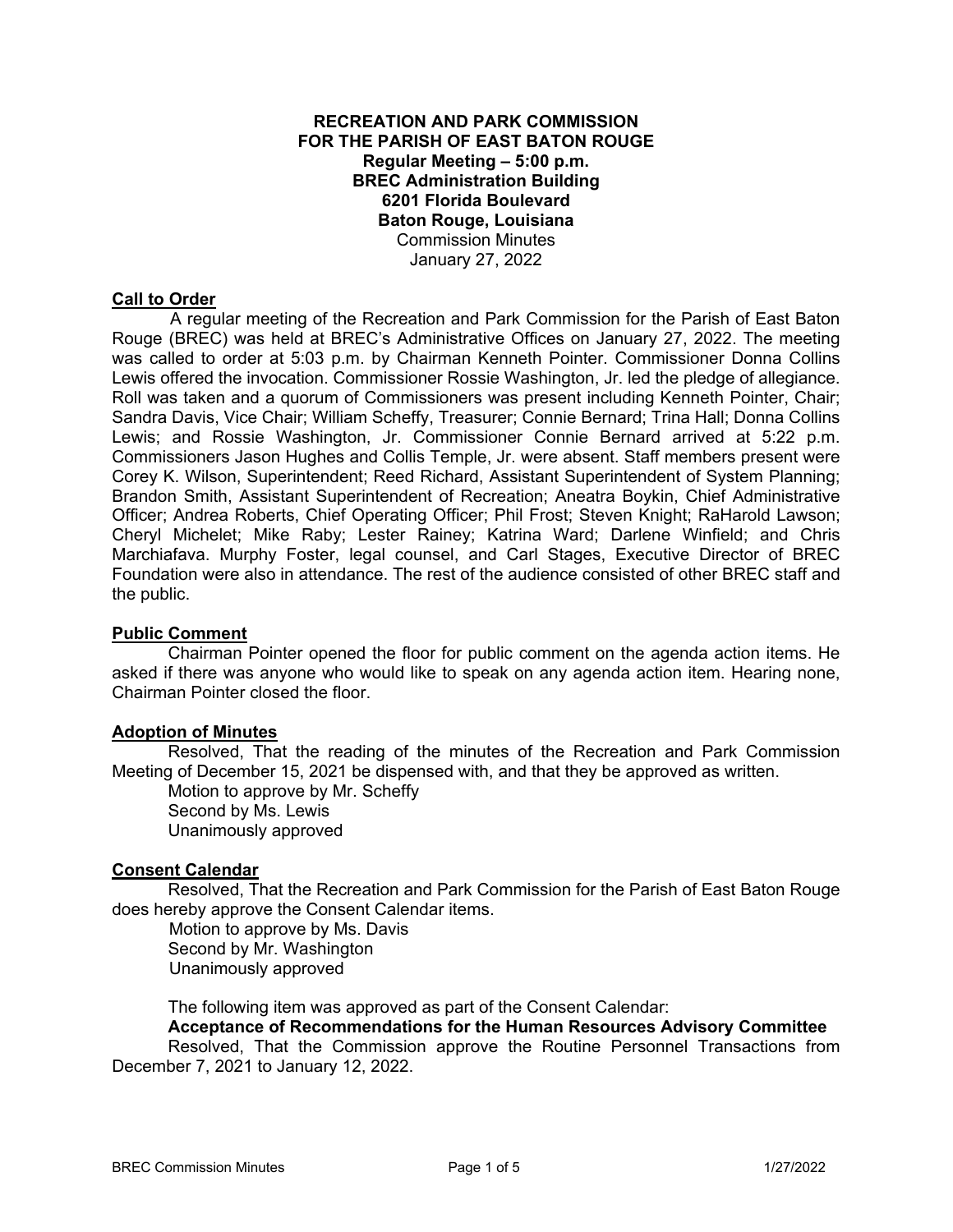## **Presentations**

The Chairman recognized Superintendent Wilson to make a presentation. Mr. Wilson stated that he would like to make a special presentation to Zoo Director Phillip L. Frost who is retiring after 24 years of service to BREC and the community. The Superintendent stated that Mr. Frost has spent his time at BREC continuously trying to improve the Zoo. Superintendent Wilson called Mr. Frost to the podium to receive his retirement plaque. The Superintendent read the inscription and presented the plaque to Mr. Frost. Mr. Frost expressed his appreciation to the Commission, Superintendent, and staff for their support over the years.

Superintendent Wilson introduced Clif Barton, with Baton Rouge State Fair Foundation, to make a special presentation to BREC employee, Jessie Townsend. Mr. Barton stated that Mr. Townsend has worked as both a BREC employee and a fair volunteer contributing his time, knowledge, and experience to help make the fair a success each and every year. Mr. Barton stated that the Baton Rouge State Fair Board of Directors voted to bestow their highest honor on Mr. Townsend by electing him to their hall of fame. Mr. Barton presented Mr. Townsend with a plaque to commemorate the honor. Mr. Barton then noted that over the years the State Fair has provided BREC over \$600,000 through rent payments, revenue sharing, and donations. Mr. Barton presented Superintendent Wilson with a check for \$66,819.39 which is BREC's revenue sharing portion from the 2021 fair. Mr. Barton thanked the Commission and staff for their continued support. Mr. Wilson expressed his appreciation to all the staff involved in making the fair a success.

The Superintendent then recognized Reed Richard who updated the Commission on current and future capital improvement construction projects.

Mr. Scheffy stated that he had some questions. He noted that the CEA for the Lakes Project required that BREC be provided with monthly statements of activity and expenditures on the project. He requested that Mr. Richard and the Superintendent follow up to make sure the reports are being done. Mr. Scheffy expressed his concern that the future interstate highway construction substructure would have a negative impact on the aesthetics of the Lakes Project. Mr. Scheffy asked for Mr. Richard to follow up on that aspect of the project. Mr. Richard stated that there would be project update presented at the Commission meeting next month. Mr. Scheffy questioned why none of the previously proposed designs were available as options for the project. Mr. Scheffy also expressed that he was hopeful that a collaboration between City-Parish, the State, and BREC on drainage and waterway related projects could provide the opportunity for projects comparable to similar projects in other areas of the country.

The Commission viewed a brief video highlighting the upcoming events scheduled in February throughout the parish.

## **Reports of Officers and Standing Committees**

Chairman Pointer recognized Mr. Wilson for the Superintendent's Report. The Superintendent stated that there were no Administrative Matters. He noted that under Communications the Commission had been provided the surplus sale list for review. Mr. Wilson then informed the Commission about the cancellation of the BREC's  $75<sup>th</sup>$  year anniversary celebration and the COVID-19 vaccination event for employees and family members scheduled for February 1 at the Administrative Offices. He also told them that staff members are working with community volunteers to create community engagement policy to be used to the set up advisory councils throughout the parish. The advisory councils will be a way strengthen relationships in the community and gather more input from the residents of the parish. In an effort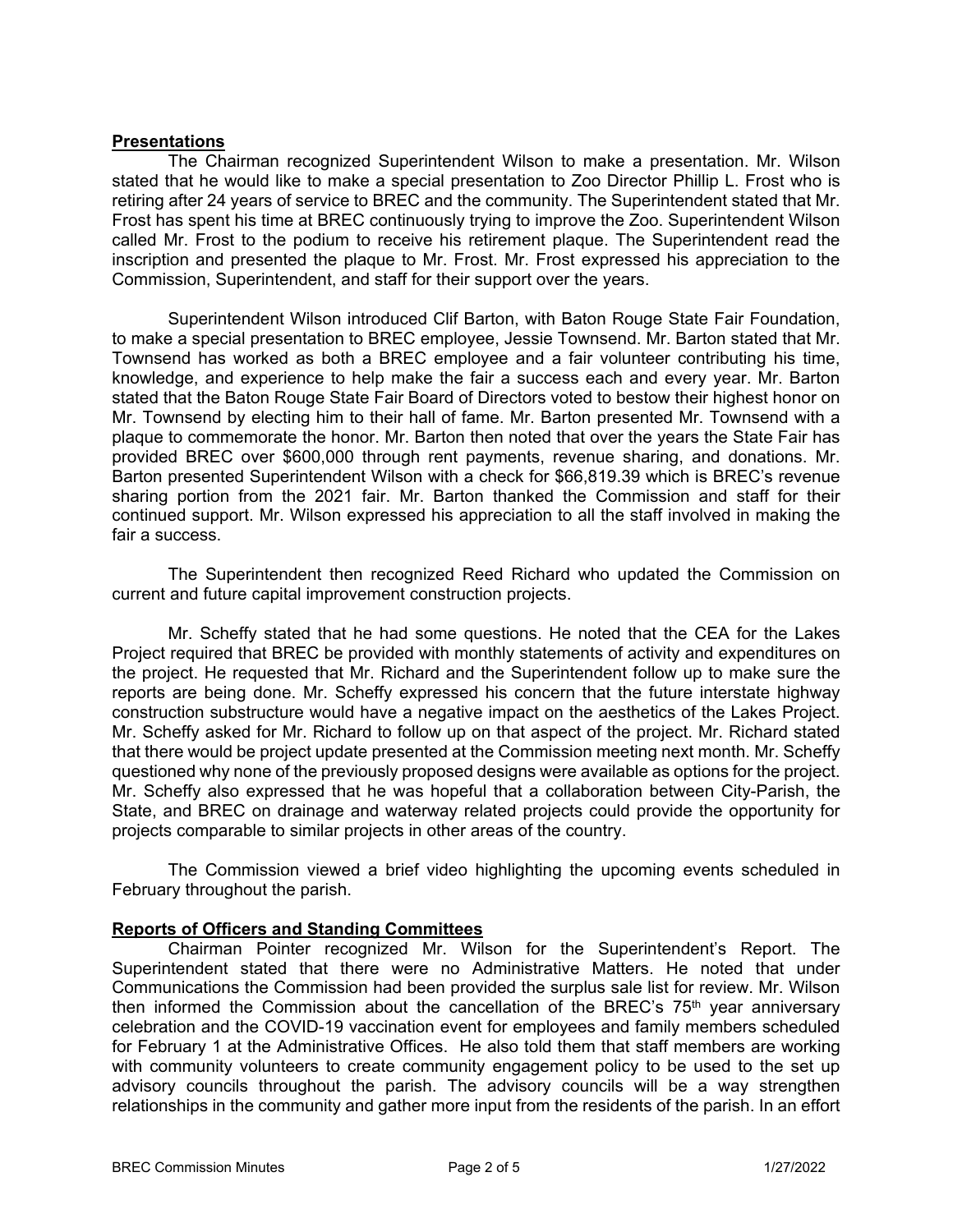to get input to create the policy from a wide range of community members BREC has created a survey that is being distributed by email and is available on the BREC website. The Superintendent reported on some of the metrics from the surveys that have been submitted to date. Commissioner Scheffy asked about the methodology being employed to gather a representative sample of the population of the parish and a discussion followed. Mr. Wilson then gave an activity report on the different program areas. This information had been requested by Mr. Scheffy and will be provided to the Commission monthly. Commissioner Bernard asked how counting is done at events where no admission is not charged. Mr. Wilson explained different methods and equipment utilized for counting patrons. Ms. Bernard asked for a report that shows the return on investment for various programs.

Chairman Pointer recognized Ms. Hall for the Selection of Professionals Committee report. Ms. Hall reviewed the first item and read the following resolution:

Resolved, That the Commission approve an increase in the hourly rates for Service Contract Agreement Number 2019-00368 with Vets Securing America from \$14.89 per hour to \$16.35 per hour for approximately 5,824 hours per year. This would increase the contract from \$86,716.36 to 95,222.40 annually, which is an additional \$8,506.04 for the period of October 15, 2021 through October 14, 2022.

Motion by Ms. Bernard Second by Mr. Scheffy Unanimously approved

Ms. Hall explained that the RFP submissions for this contract were analyzed and evaluated by a staff committee and the committee recommended awarding the contract to HNTB. Ms. Hall asked if there were any questions. The Chairman recognized Ms. Bernard who stated that she would abstain on this item. Mr. Scheffy asked if the contract was a retainer. Ms. Hall stated that they would be providing project management. The Superintendent stated that the consultant would provide project management for the Watershed Initiative project at Greenwood Park. Ms. Hall then read the following resolution:

Resolved, That the Commission approve the award of RFP No. 208 – Project Management, Grant Management and Administrative Services to HNTB Corporation in the amount of \$218,059 to provide project management, grant management, and administrative support as needed for disaster and non-disaster projects applied for through Hazard Mitigation Assistance (HMA) and Community Development Block Grant - Disaster Recovery (CDBG-DR) programs located in incorporated and unincorporated areas of East Baton Rouge Parish.

Motion by Mr. Scheffy Second by Mr. Washington Approved by majority vote with Ms. Bernard abstaining

After approval of the item, Mr. Scheffy asked if there were enough Commissioners to approve the item without Ms. Bernard's participation. A simple majority of members present is all that is required. The vote was recorded as follows:

Yeas: 5 Nays: 0 Abstain: 1 Absent: 3

Ms. Hall reviewed the next item and read the following resolution:

Resolved, That the Commission approve the use of State Contract #4400022627 with Westaff Temporary Staffing Services to hire temporary staff as needed to fill vacant positions for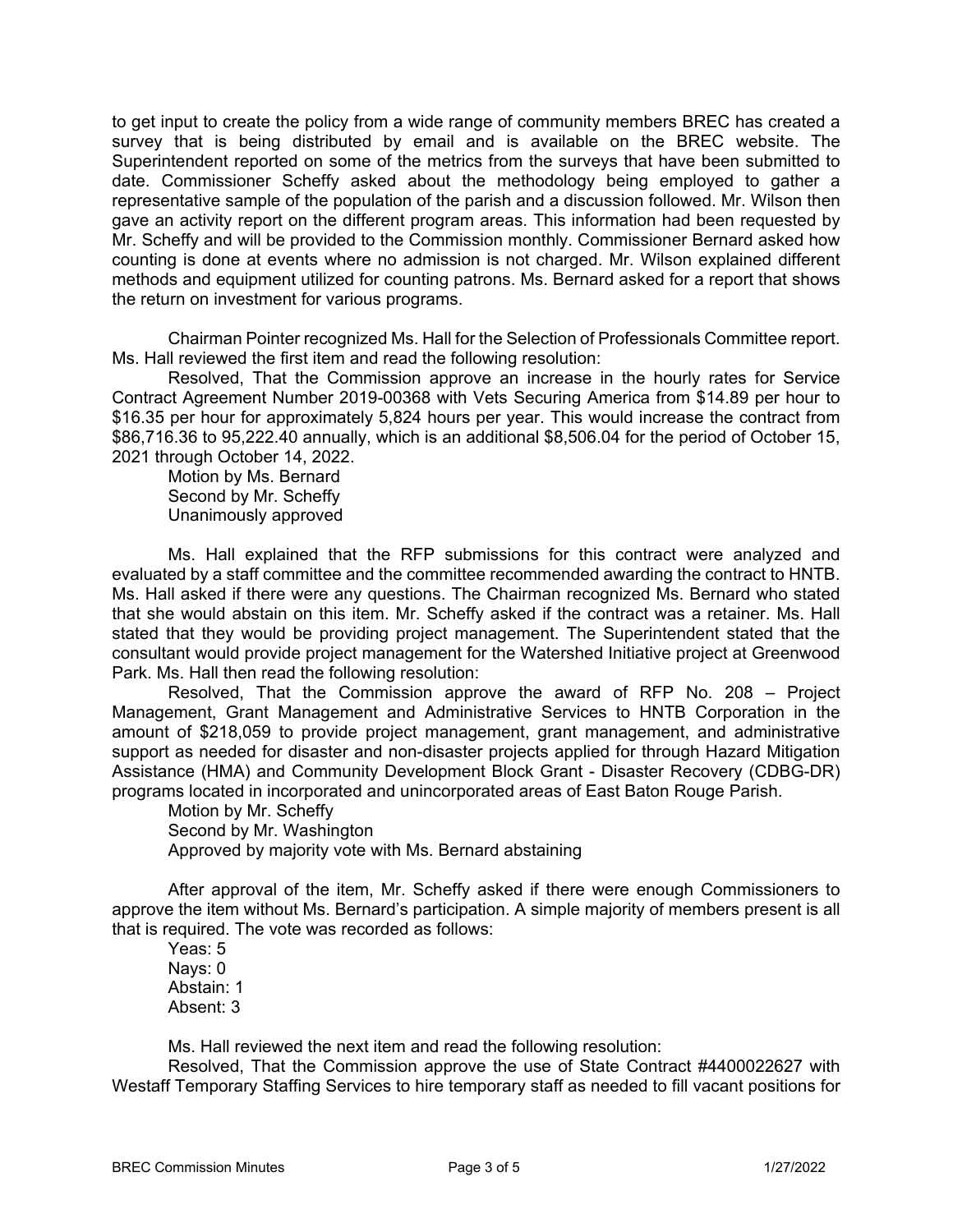various BREC departments at the contracted hourly rates for two years for the period of January 1, 2022 through December 31, 2023; not to exceed \$450,000 per year.

Motion to approve by Mr. Washington Second by Ms. Bernard Approved by unanimous consent

Ms. Hall explained that the vendor for the employment testing services in the next item was a sole source provider. She then read the following resolution:

Resolved, That the Commission approve contracting with Downtown Physical Therapy to provide Post Offer Employment Testing and Fit for Duty Testing for the period from January 1, 2022 through December 31, 2022; not to exceed \$60,000.

Motion to approve by Mr. Washington Second by Mr. Scheffy Approved by unanimous consent

Mr. Pointer stated that the next item was the election of officers or vote to postpone. Mr. Washington made a motion to postpone the election until the next meeting, Ms. Hall seconded and the motion was approved by unanimous vote.

 Chairman Pointer recognized RaHarold Lawson, Director of Park Operations, who reviewed the first item under New Business. Mr. Lawson then read the following resolution:

 Resolved, That the Commission award Sealed Bid 1815 – BREC Annual Contract for Limestone, Recycled Concrete & Decomposed Granite, to the lowest responsive bidder, Bear Industries, Inc. for Items No. 1, 2 and 3; Sun Plus Solutions for Item No. 4 and 5; Perrault's Trucking & Dirt Service, Inc. for Items No. 8, 9, 10, 11, 12, and 14 at the prices listed on their bids. The estimated contract amount is \$80,000/picked up and \$120,000/delivered. The total estimated contract amount is \$200,000. Contract will be for 12 months starting on February 1, 2022, with the option to renew for two additional 12-month terms, at same prices, terms, and conditions, not to exceed 36 months.

 Motion by Mr. Washington Second by Ms. Hall Unanimously approved

Mr. Pointer recognized Mr. Richard explained that approval of a change order is being requested because the bid for the project was awarded pre-pandemic and after the award a redesign of the project was required that delayed the ordering the steel and concrete which increased in cost during that delay. Mr. Richard stated that since the delay was due to mostly design errors, BREC would be seeking to recoup some of the additional costs from the design consultant's errors and omissions insurance policy. Mr. Scheffy asked what the percentage of the increase to the contract was. Mr. Richard stated that it was an increase of 3.32%. There was further discussion about the reasons for the delay and the expectations for recovery of the additional costs. Mr. Richard then read the following resolution:

Resolved, that the Commission approve Change Order No. 4 to the existing contract with Capitol Construction LLC for the Howell Community Park Recreation Center and Pool in the amount of \$248,579 for (i) steel price increases for the original tonnage of steel cost increase from 10/21/2020 until 6/7/2021 due to adjustments made to the steel structure and additional steel required before final structural steel shop drawings could be approved; and (ii) increased cost of concrete incurred due to re-steel configuration and requirement while adjustments to the structural steel were being developed and finalized requiring expansion of the footprint of the slab.

Motion to approve by Ms. Bernard Second by Mr. Scheffy